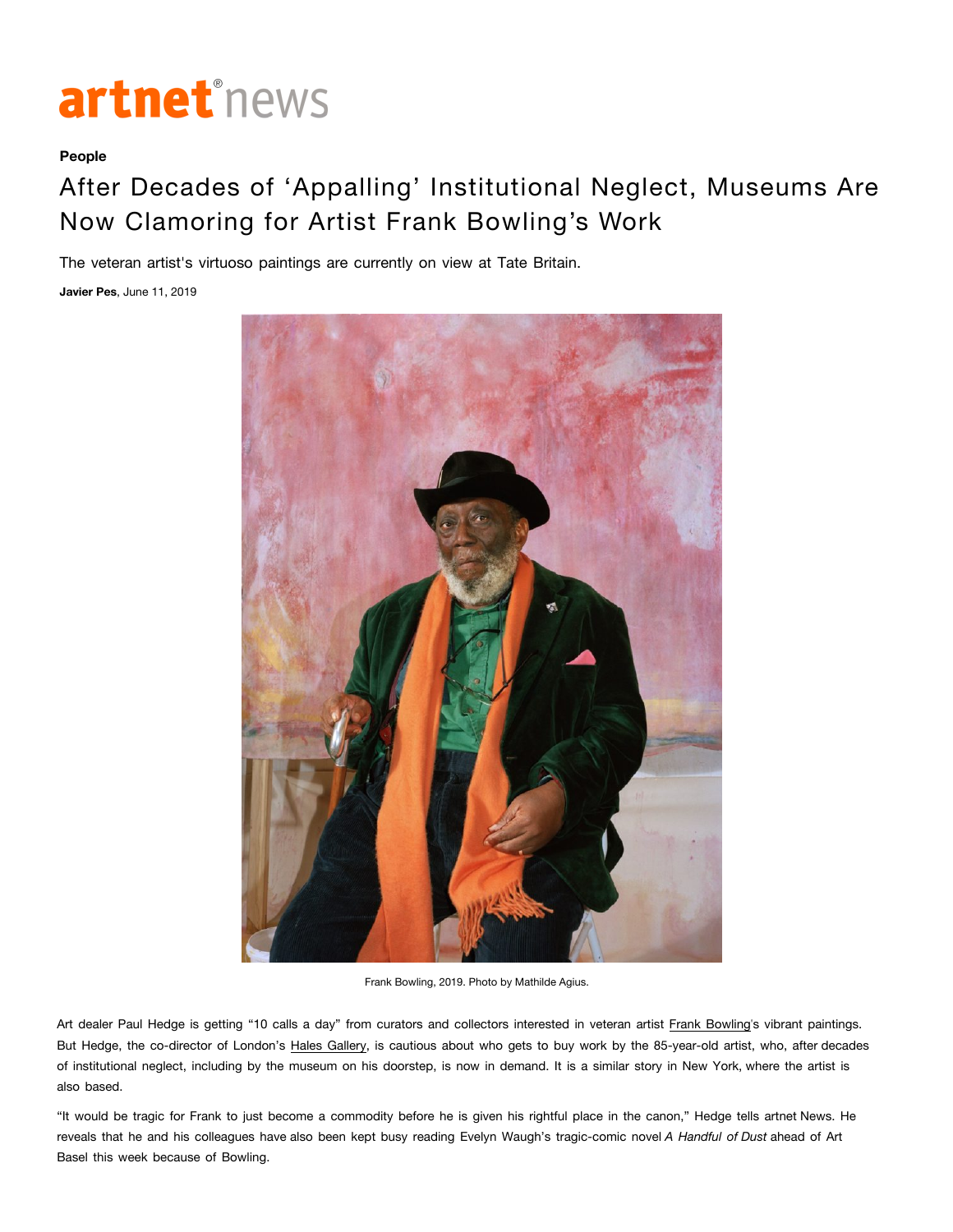Why get up to speed with Waugh's satire of the English upper classes, which was published the year Bowling was born, in what was then British Guyana? "Frank's reaction was all about the way Waugh described the Guyanese jungle," Hedges says. "He really took exception to that." As a result, Bowling painted a series of "Cathedral" paintings in 1987 that Hales is presenting in its solo booth at Art Basel.

"His prices are still sorely undervalued, but you have to start somewhere," Hedge says. The artist's smaller canvases range from \$250,000 to \$500,000. The artist's auction prices lag behind, partly because only smaller works have been sold recently, Hedge explains. (The artnet price database lists a 2010 acrylic that sold for \$146,000 at Phillips in March, for example.)



Frank Bowling, *South America Squared* (1967). Rennie Collection, Vancouver. Copyright the artist. All rights reserved DACS.

Hedge says that he and Bowling, who are following a "long-term strategy," are more interested in where the works go. "If someone is on the West Coast and says they intend to donate it to a museum there, [Bowling's] family is much more willing than just selling them to random speculators," he says.

As it happens, Bowling's New York gallerist, Alexander Gray, who began representing Bowling there two years ago, has just placed a large new work, *Elder Sun Benjamin* (2018), with a "major West Coast institution." Gray acknowledges Hedge's efforts in developing the artist's market and bringing his work to the fore. A decade ago, when Gray first got to know the artist, interest in his work was "nascent" at best, Gray says. Now, Bowling's large canvases are selling for more than \$1.5 million, he says. Many of those paintings have been rolled up in the artist's studios in New York and London during decades of institutional neglect.

One of the reasons for the surge in interest is Bowling's retrospective at Tate Britain—a first for a black British artist—which opened on May 31. The artist has lived within blocks of the museum for the past three decades. He can sometimes be spotted studying the J.M.W. Turners in its Clore Wing.

A major museum survey has been a long time coming on either side of the Atlantic given that Bowling had his first solo museum exhibition at the Whitney in 1971. Tate did not acquire one of his works until 1987. "He was born in South America, became a black British artist, and then a British artist in America: his biography is inconvenient," Gray says diplomatically.

The Guyana-born artist Hew Locke remembers hearing his father, the artist Donald Locke, and Bowling arguing intensely about art. They were part of a generation who had to fight an uphill battle for recognition in the art world. Locke cites Aubrey Williams (1926-90) as another painter of the so-called Windrush Generation who also moved to Britain. "Nobody gave a shit, frankly," Locke says. Bowling, like his father and Williams, were overlooked partly because they were black artists who could not be placed in the pigeonhole of more openly activist black art.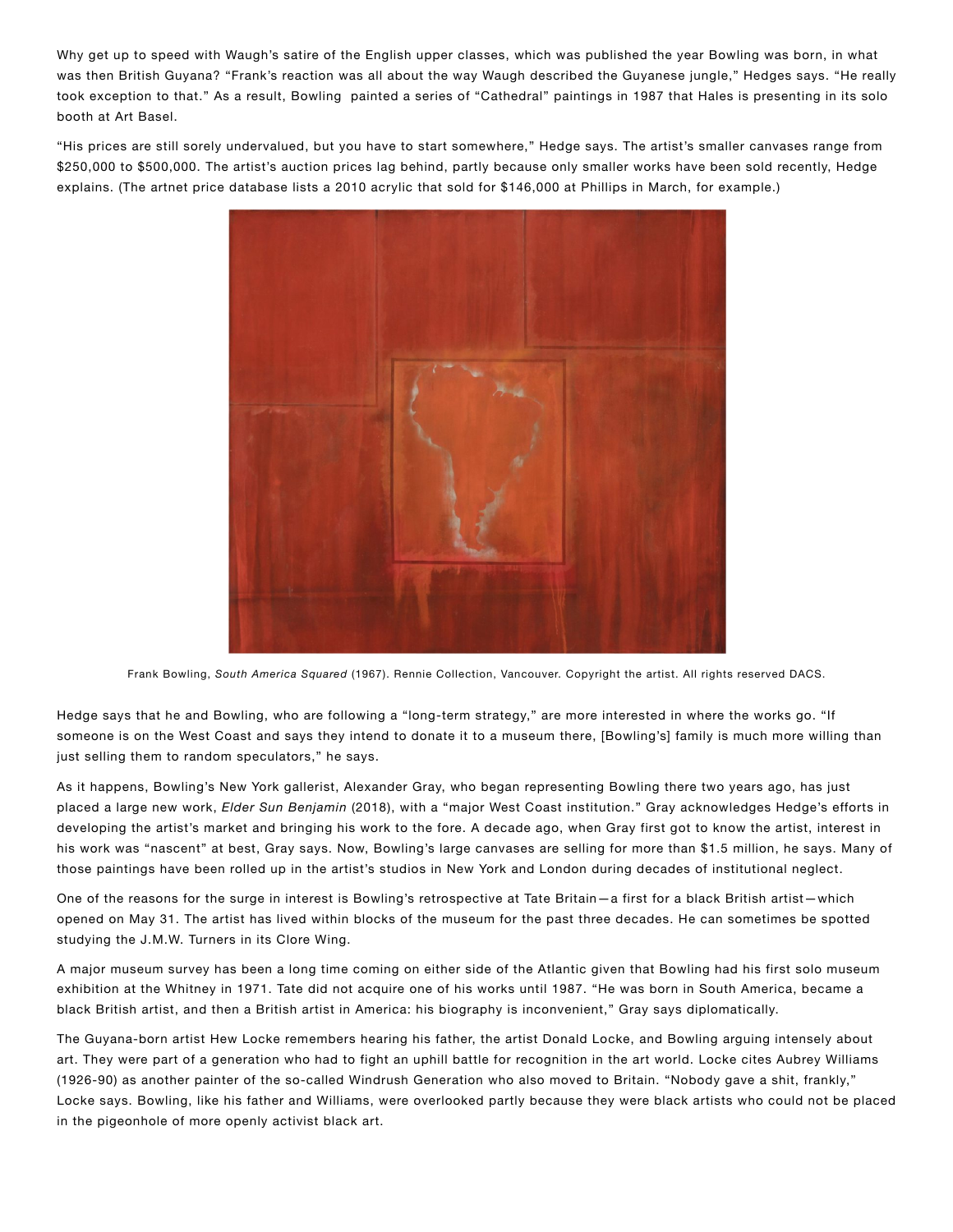Locke says that Bowling only really began to get the recognition he deserved when his paintings were included in a group show during the 2003 Venice Biennale. Some of the work in the show had been rolled up in his studios for three decades. He pays tribute to the US academic Courtney J. Martin who as a guest curator organized a room of Bowling's 1970s poured paintings at Tate Britain in 2012. "The vibe was it should have been a full exhibition," Locke says.



Installation view of "Frank Bowling" at Tate Britain (2019) . Photo: Tate Photography, Matt Greenwood.

Martin, who is the incoming director of the Yale Center for British Art, was not alone. In 2005, Bowling's fellow artists recognized his achievement by electing him a Royal Academician, the first black artist to be so honored. The late, great curator Okwui Enwezor organized "Frank Bowling: Mappa Mundi" at the Haus der Kunst in Munich, shortly before his own death. As in Venice, the 2017 exhibition in Germany included paintings that had long been rolled up and never previously exhibited.

The same year, Pace in London included several of Bowling's paintings in its group show "Impulse." His experimental canvases were placed in the context of work by contemporary color field and abstract artists, including Kenneth Noland, Morris Louis, and Sam Gilliam. Tamara Corn, who organized the Pace show, says that along with increased institutional visibility, the rise in Bowling's market is partly due to the new power of African American collectors, such as Pamela Joyner.



Installation view of "Frank Bowling: Make It New" (2018). Courtesy of Alexander Gray Associates, New York.

Bowling's paintings look set to increase in visibility (and value) as museums seek to diversify their collections. The Minneapolis Institute of Art has recently acquired Bowling's work False Start (1970). It is now a centerpiece of its display "Mapping Black Identities."